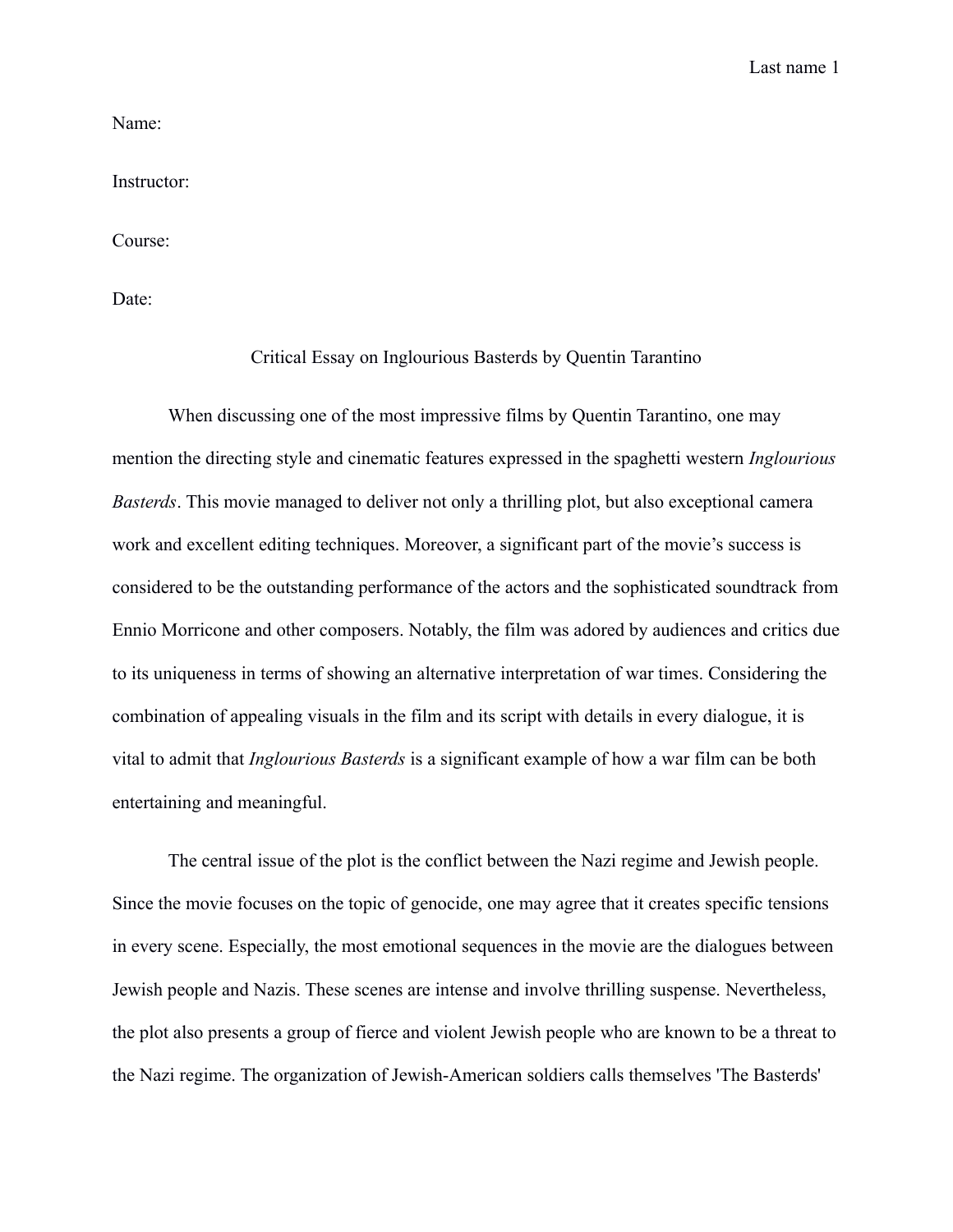Last name 2

and their main goal is to destroy the Nazis (Tarantino). Therefore, one may admit that the presentation of Jewish people both as victims and attackers provides an ambiguous effect on the perception of the audience. Namely, it is unclear whether the viewer should feel compassion towards the Jewish people during World War II or the Nazi regime which faced a dangerous menace. This ambiguous perception concerning the roles of Nazis and the Jewish people during the World War II is a unique feature of Tarantino's script and development of the story. However, the main attractions of the movie are considered to be its exceptional visuals and the complicated directing techniques of Quentin Tarantino.

For the most notable directing techniques in the film, one may look to the tracking shots, the extraordinary movement of the camera, and camera positions. For instance, there are several crane shots which are filmed from above and follow the characters' movements. Also, speaking about tracking shots, it is important to mention that they create not only thrilling suspense, but also allow viewers to enjoy the brilliant performance of the actors (Dima). Another significant peculiarity of the film's cinematography is the montage techniques of Tarantino. There are several scenes with flashy shots and fast-paced action moments. These sequences are aimed to switch the pace of the movie from thrilling dialogues to exciting action. Even though flashy and action scenes are rare in the film, they appeal to the viewer with spectacular camera work. In particular, Tarantino managed to emphasize every bullet and every shot from guns using separate frames from different angles. Therefore, *Inglourious Basterds* delivers outstanding visuals with complicated camera work that emphasizes the tensions between the characters and enhances the action scenes. Nevertheless, the most substantial part of the movie's success is known to be the performance of the actors. The excellent cast of the movie involves not only Hollywood stars, but also relatively unknown and yet talented actors who perform supporting roles.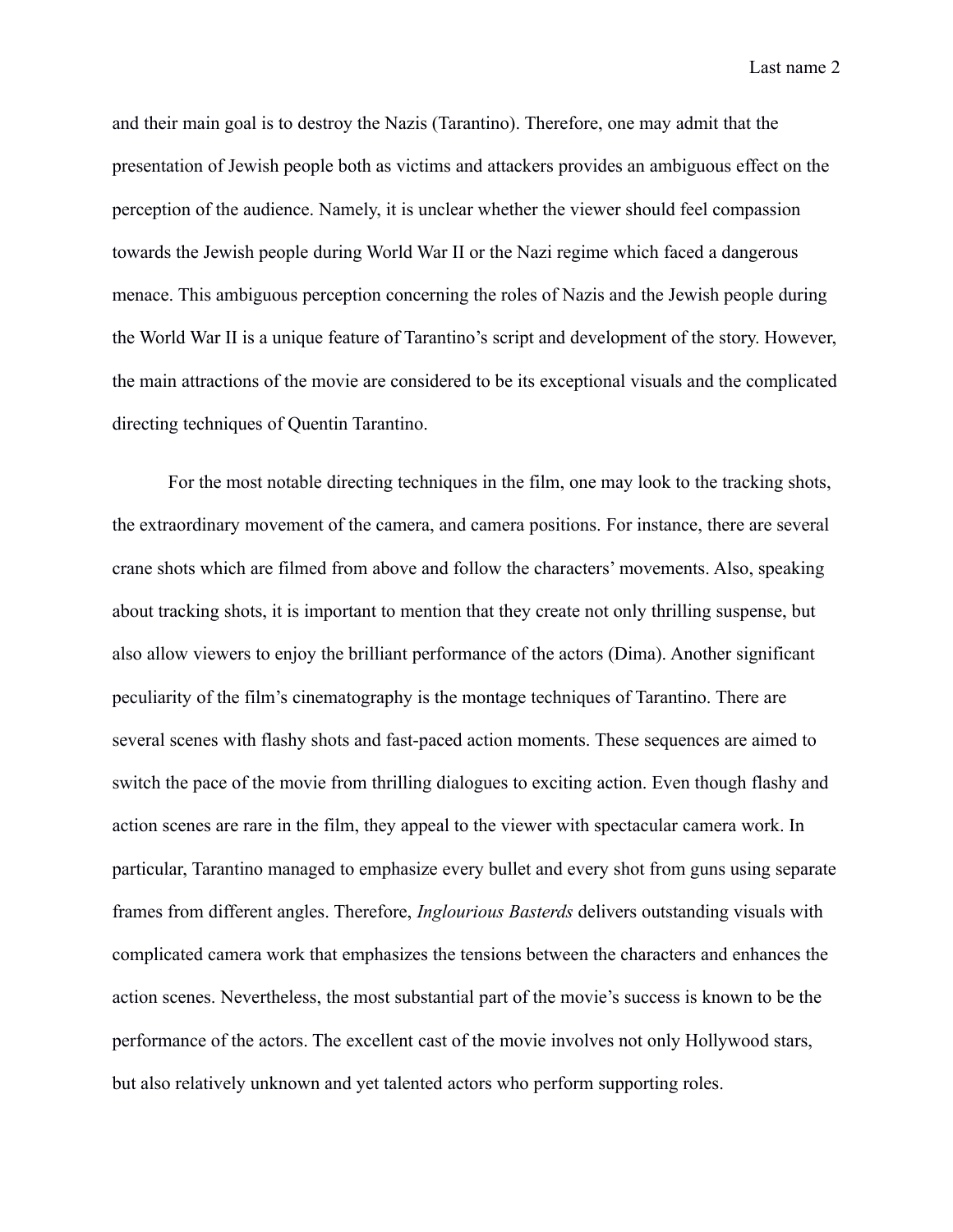In this regard, one may mention the most impressive character in the film, Hans Landa, performed by the German-Austrian actor Christoph Waltz. Critics recognized his acting talent, and he managed to win the Oscar as Best Supporting Actor. His performance in the movie can be characterized by an exceptional ability to portray the emotions of a cold-blooded Nazi. Tarantino wanted viewers to perceive Hans Landa as an evil and yet charismatic Nazi who is devoted to the profession of finding and executing Jewish people (Lim). Another exceptional acting performance was delivered by Brad Pitt. Since his character Aldo Raine is considered to be one of the main protagonists of the film, there is a significant emphasis on his personality. Brad Pitt perfectly illustrates the hatred towards the Nazis and therefore, no regrets towards murdering or mutilating them. In addition, another actor who deserves recognition as a supporting actor is Michael Fassbender. His performance in the role of a British spy is related to the most thrilling scenes and dialogues in the movie. Although the performance of the main actors are outstanding in thier ability to understand the peculiarities of their own characters, each actor from the supporting cast managed to add something unique to the central narrative of the movie.

Another important part of the directing style of Quentin Tarantino is his ability to use a soundtrack in order to enhance visuals. Tarantino utilized the compositions of Ennio Morricone to create suspense in scenes which involve anticipation. For instance, for the sequence after the interrogation of a Nazi, the score managed to provide a thrilling effect to imply the uncertainty of the future of this soldier. The walk of Donny Donowitz through the tunnel was accompanied by Morricone's epic composition, which enhanced the emotions of the Nazi before his own execution (Movieclips). Moreover, Tarantino also used the melodies from popular music. In particular, the song "Cat People" by David Bowie during the scene in which Shosanna Dreyfus was preparing for a grand premiere in her movie theater. The use of this song demonstrated the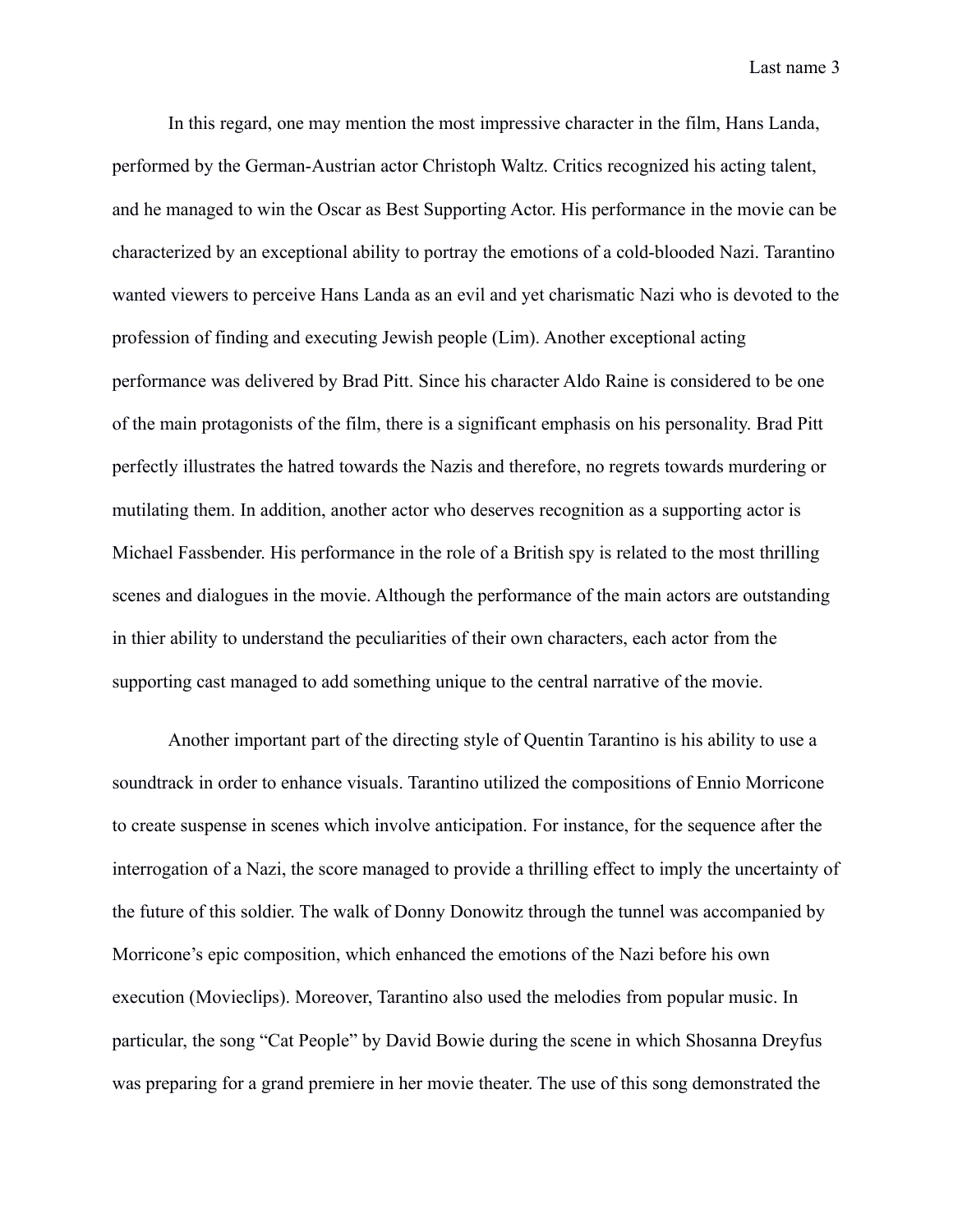Last name 4

development of Shosanna's character from a girl who was running from the Nazi soldiers to a woman who can destroy the leaders of Germany. Subsequently, one may agree that the talented utilization of music in the movie managed to enhance the visuals of every scene.

In conclusion, the movie *Inglourious Basterds* demonstrates features of outstanding camera work and a well-thought-out script which reveals the peculiarities of each character. Additionally, it is vital to admit that the movie presents the theme of genocide during World War II from an unusual perspective. Another important part of the movie is the direction of Tarantino with the use of complicated camera movements and editing techniques. Moreover, the effective utilization of music enhances the visuals and emotions of the characters. The movie also appeals to viewers with the outstanding performances of the actors. The cast conveys not only the feelings of each character, but also evokes particular emotions in the audience. Hence, one may say that *Inglourious Basterds* is a manifestation of both the artistic and technical mastery.